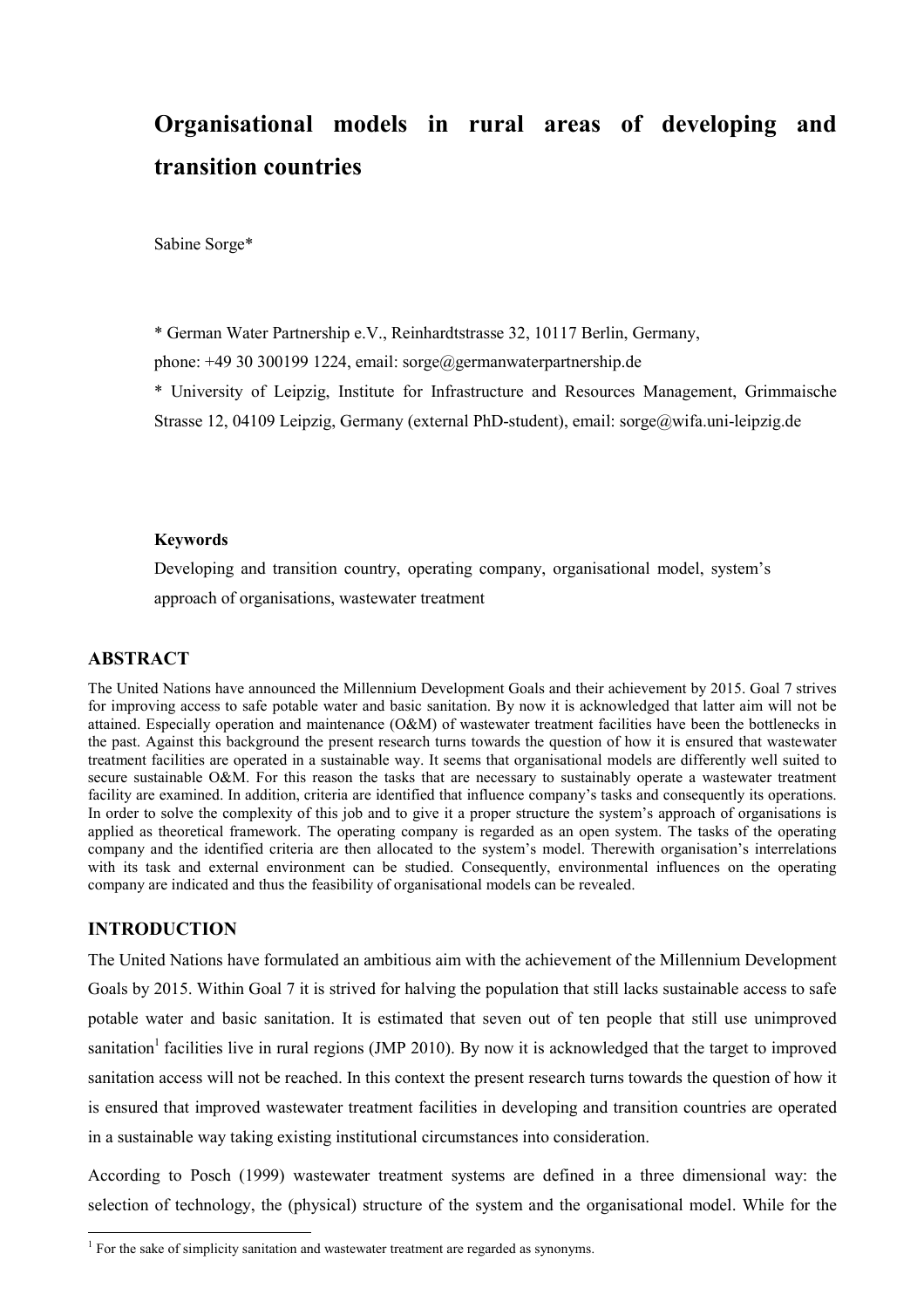first two dimensions there is an on-going debate among scientists, the latter still faces room for research. In the past operation and maintenance (O&M) have been the bottlenecks to sustainable services in water (Rudolph and Harbach 2006) and sanitation – often leading to a malfunctioning of services and thus unsustainable investments (Brikké 2000). Even though there is vast information about organisational models available it is fragmented and only focuses on specific aspects according to objectives of the publishing institution.

Consequently, a comprehensive analysis is required that considers all possible organisational models. Obviously models are – in relation to the existing legal context of the specific country – differently well suited to secure the sustainable O&M of wastewater treatment facilities. Criteria need to be defined that help in the process of deciding on an organisational model. Thus, the main objective of this study is (i) to determine the tasks a company actually has to fulfil in order to sustainably operate a wastewater treatment facility and (ii) to evaluate criteria that might have an influence on these tasks and consequently on the operations. In this way the basis is provided to study influences and dependencies between the organisation and the prevailing situation, revealing the feasibility of organisational models.

#### **METHODS**

Operating companies in the water or wastewater sector especially in developing and transition countries face a complex and sometimes rapidly changing environment. Rural regions with their social particularities even tighten this problem.

Due to the complexity that inheres in the task of finding a suitable organisational model it is found remedy by applying the system's approach of organisations as theoretical framework. Thereby the responsible operating company is regarded as an open system. Hence, the organisation's interrelations with its environment can be described.

To understand the meaning of a sustainably working wastewater treatment facility, it is not only necessary to ask for the sustainability of the technology itself, but the operation and maintenance of the system. This again seems only possible if the operating company adopts certain tasks. Therefore in the first step of the analysis main operating tasks of the responsible wastewater treating company are determined.

In a second step, criteria that are typical for the developing and transition country context and that may have an influence on the performance of the operating company are identified and compiled. For this, a literature review on organisational models has been carried out to investigate worldwide practical experience, scientific knowledge and international organisations' suggestions. These criteria not only influence the tasks of the operating company but also the sustainability of services.

Both the tasks of the operating company and the identified criteria are then allocated to the theoretical framework – the system's approach of organisations.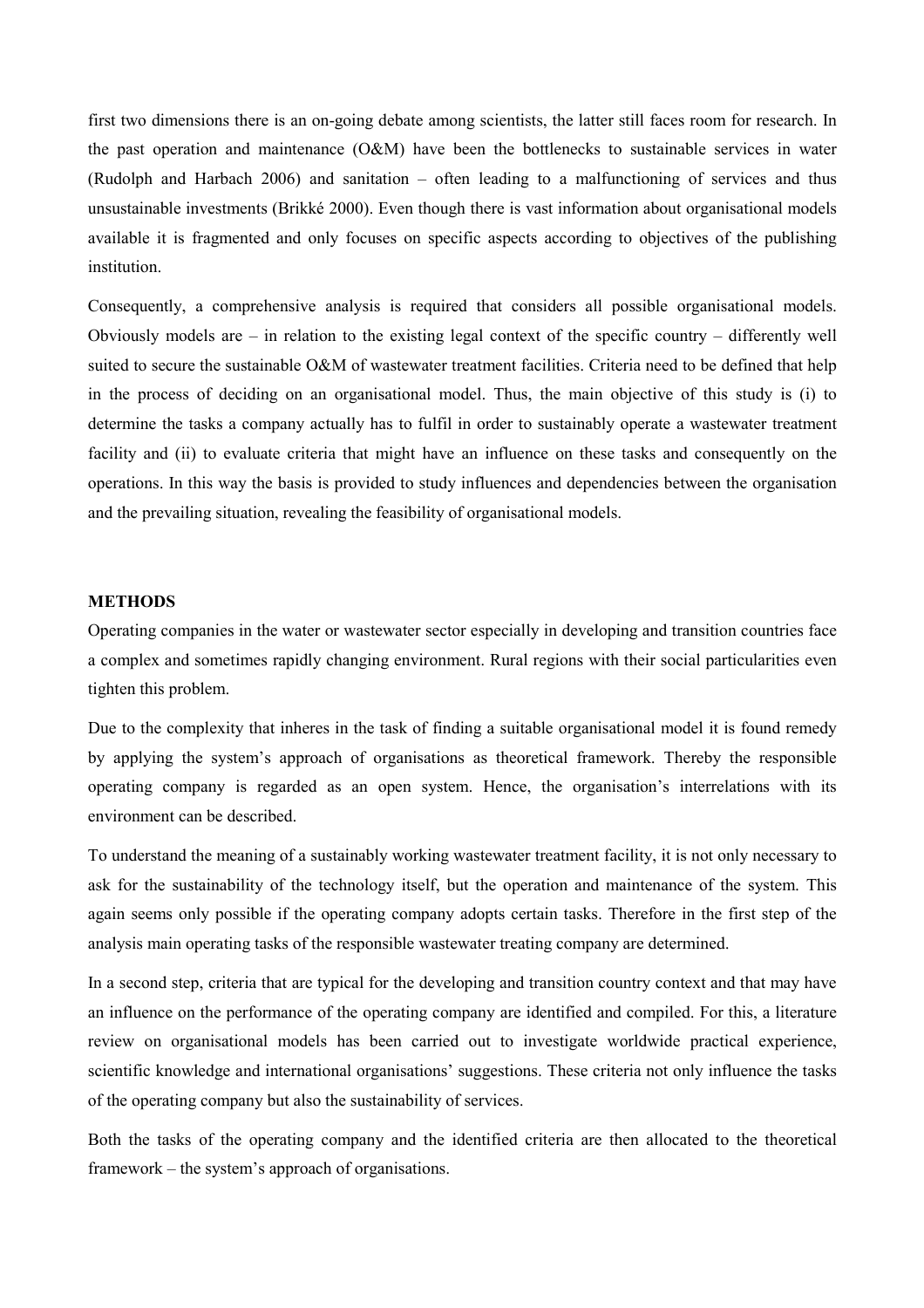#### **1.) System's approach of organisations**

By applying system's theory complex phenomena can be described and explained. System's theory is based on Bertalanffy's findings of the self-regulating ability of open biological systems (Pischon 1999) and serves as clarification of an actual problem by investigating system's elements and influencing factors. Consequently, phenomena may be described in their interconnectedness (Kuster et al. 2008, Sedlacek et al. 2010). Due to this, system's theory is successfully applied in complex decision problems (Krallmann et al. 2007).

It was Luhmann, who first applied system's theory to social systems (= organisations). Application of system's theory is exceptionally popular in enterprises since they often face extremely unstable environmental conditions. Thus, the organisation is defined as an open, socio-technical system that adapts to a changing environment (Pischon 1999).

In organisational theory there are different perspectives of organisations. In this study the institutional perspective of organisations is chosen: it describes the organisation in its entirety. The organisation has boundaries that separate it from the outside world (environment) (Laske et al. 2006, Schreyögg 2008). According to Schreyögg (2008) three aspects are attributed to the institutional perspective of organisations: (i) the specific orientation on a purpose (wastewater treatment), (ii) the organisations consist of activities of various people (conversion) and (iii) there are borders that distinguish between the organisational inner world and the outer environment. Kew and Stredwick (2005) further subdivide the outer environment into (i) the task environment that consists of elements such as specific technology, customer, regulation, local labour market, supplier, competitor and its (ii) external environment to which belong macro-economic, politicallegal, technological, socio-cultural and ecological elements of the according country (Schreyögg, 2008). Basically the open system, or in this case the operating company, (i) obtains their inputs (people, finance, technology, materials, information) from the task environment, (ii) converts inputs into outputs (products, services, information, waste) in order to (iii) release them again into the task environment (Cole 2001) (see Figure 1). As with any other organisation, typical in- and outputs of the wastewater treating company can be ascribed to the system's model (see Table 2).



**Figure 1: A system's model of an open system (based on Cole 2001 and Kew and Stredwick 2005)**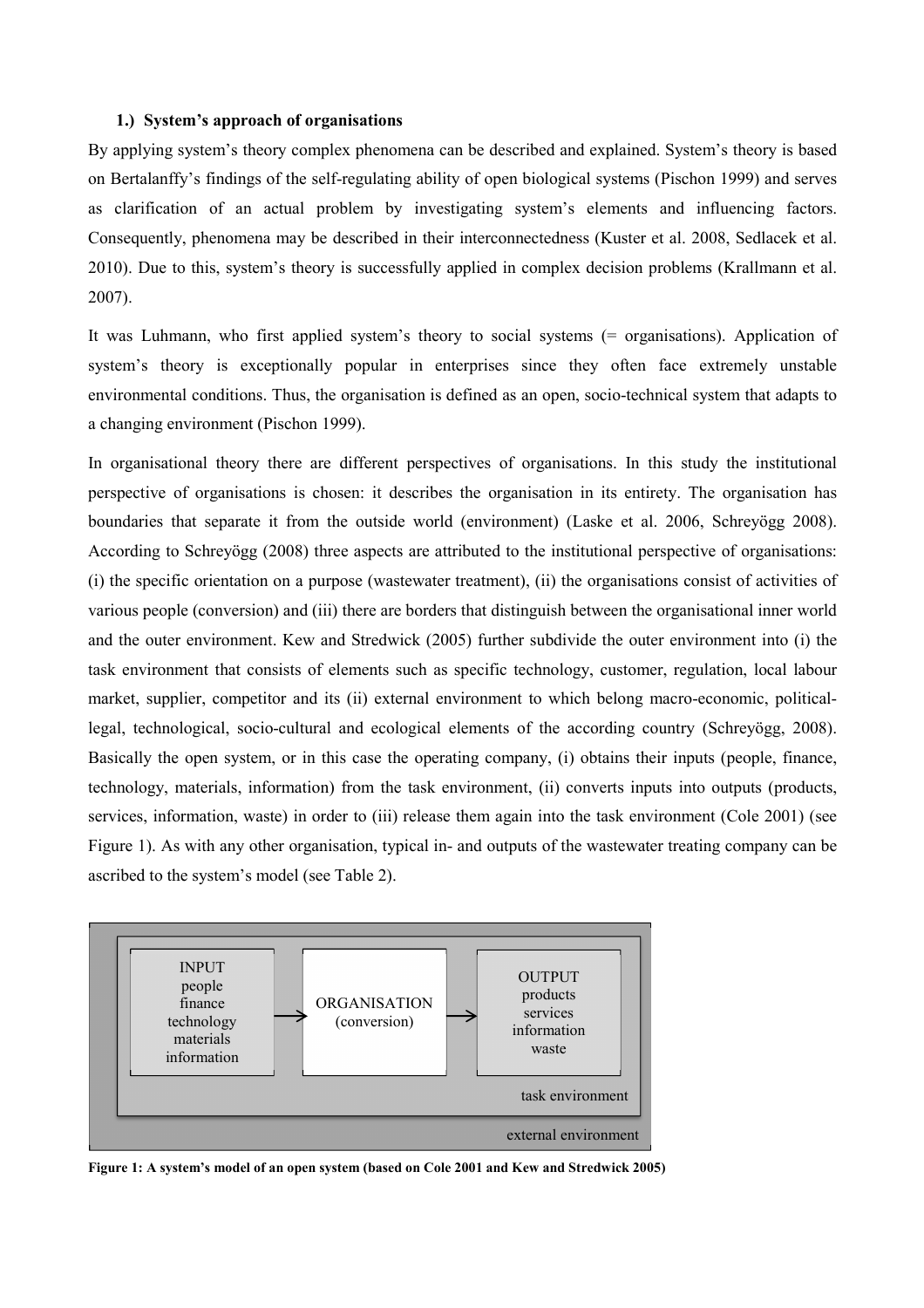#### **2.) Sustainability of wastewater treatment and operations**

There is plenty of literature that focuses on sustainability aspects of wastewater treatment systems respectively technologies. Van der Vleuten-Balkema (2003) defines wastewater treatment systems using (i) functional, (ii) economic, (iii) environmental and (iv) social-cultural aspects. There are also other concepts in literature that extend these aspects by institutional considerations (SuSanA 2008) or management factors (Musonda 2004). Yet, Lennartsson et al. (2009) stress that sustainability should not solely focus on the technology itself but also on services provided by it. For instance, not functioning O&M or inadequate division of responsibilities and tasks between the service provider and the household make an environmentally sustainable technology "...a health hazard" (ibid.). Only by guaranteeing a sustainable O&M of the wastewater treatment plant the service itself becomes sustainable.

### **3.) Main tasks of an operating company**

Resulting from numerous wastewater treatment technologies and handling approaches different requirements for O&M necessitate. The main tasks of an operating company are summarized by the German DWA (2005 and 2006a) rules and standards. Both DWAs define typical tasks for operating wastewater systems as shown in Table 1.

| Main tasks                                   | Field                                       | Example                              |  |  |
|----------------------------------------------|---------------------------------------------|--------------------------------------|--|--|
| Tasks resulting from the<br>operating system | business and core processes                 | O&M, rehabilitation                  |  |  |
|                                              | supporting processes                        | information technology, procurement  |  |  |
| Tasks resulting from the<br>managing system  | leadership                                  | concepts, laws, communication        |  |  |
|                                              | human resources and financial<br>management | finance, accounting, human resources |  |  |

**Table 1: Main tasks of an operating company (DWA 2005, DWA 2006a)** 

## **RESULTS**

Based on the above the system's model of an organisation treating wastewater can be set up as shown in Table 2. This overview demonstrates how the organisation interacts with its task environment by in- and output and which processes are essential to achieve the desired service. Depending on the existing situation in the respective country the input or the organisation's operational processes may be hampered leading to a malfunctioning of service.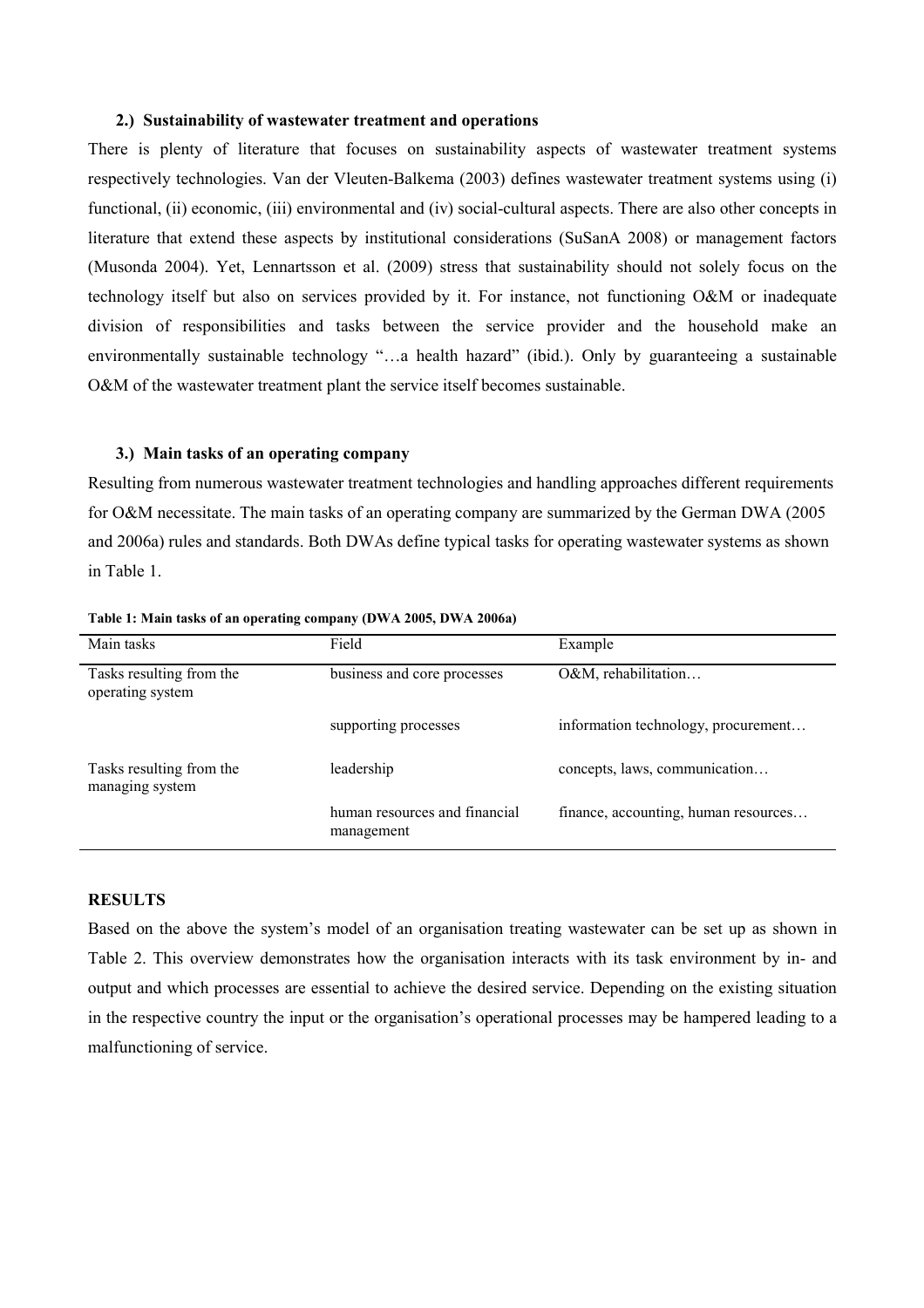| Operation's input        |                                                                                   | Operation's processes<br>(conversion)      |                                               | Operation's output |                           |  |
|--------------------------|-----------------------------------------------------------------------------------|--------------------------------------------|-----------------------------------------------|--------------------|---------------------------|--|
| People                   | Capability of<br>personnel                                                        | <b>Tasks</b><br>(operating)<br>the system) | Wastewater operations,<br>maintenance, repair | Products           | Reused<br>wastewater      |  |
| Finance                  | Self-funding                                                                      |                                            | Inspection, monitoring                        | Service            | Wastewater<br>treatment   |  |
|                          | Revenues from<br>service                                                          |                                            | Residual management                           | Waste              | Sludge, residual<br>waste |  |
|                          | Other funding                                                                     |                                            | Material management                           |                    |                           |  |
| Wastewater<br>technology | documented by<br>investment and<br>$O&M$ costs                                    |                                            | Information, documentation                    |                    |                           |  |
| Material                 | Spare parts,<br>chemicals etc.                                                    | Tasks<br>(managing)<br>the system)         | Financial management                          |                    |                           |  |
| Information              | Information effort<br>and sharing by<br>stakeholders,<br>information<br>asymmetry |                                            | HR development and<br>support                 |                    |                           |  |
|                          |                                                                                   |                                            | Safety and health protection                  |                    |                           |  |

**Table 2: Allocation of operating company's tasks to the system's model (own compilation, based on Cole 2001, Kew and Stredwick 2005, DWA 2006a, Slack et al. 2007)** 

After having identified influencing criteria from literature they are allocated to the task and external environment (see Table 3) of the system's model. All displayed criteria – whether originating from the task or external environment – may have a certain influence on the operating company. In a decision process it is recommended to analyse the situation thoroughly upfront. Therefore criteria are understood and can be weighted and thus prioritised according to the specific project and country context. This should be executed in collaboration with relevant stakeholders.

| Table 3: Identified criteria allocated to the task and external environment of the system's model (own compilation using |  |  |  |  |  |  |
|--------------------------------------------------------------------------------------------------------------------------|--|--|--|--|--|--|
| various references)                                                                                                      |  |  |  |  |  |  |

|                                   | Identified criteria                                                                                                                                                                                                        | Example references                                                      |
|-----------------------------------|----------------------------------------------------------------------------------------------------------------------------------------------------------------------------------------------------------------------------|-------------------------------------------------------------------------|
| <b>Task environment</b>           |                                                                                                                                                                                                                            |                                                                         |
| Competitor                        | Number of service providers, alternative service<br>providers co-existence or partnership                                                                                                                                  | ADB (2008), OECD<br>(2008)                                              |
| Customer                          | Willingness to pay, affordability, customer groups<br>(market potential), public acceptance of organisational<br>model, remoteness of area, land tenure, community<br>participation, in-kind donation of time, labour etc. | ADB (2002), Fonseca<br>and Bolt (2002), Sohail<br>(2003a), PPIAF (2002) |
| Local labour market               | Availability of skilled labour                                                                                                                                                                                             | ADB (2002)                                                              |
| Regulator (water related)         | Information asymmetry with operator, legal framework<br>and regulations, degree of decentralisation of water<br>sector, independence of local government institutions                                                      | Edwards et al. (1993),<br>ADB (2002), PPIAF<br>(2002)                   |
| Specific technology (pre-defined) | Physical system structure, selected technology                                                                                                                                                                             | Posch (1999)                                                            |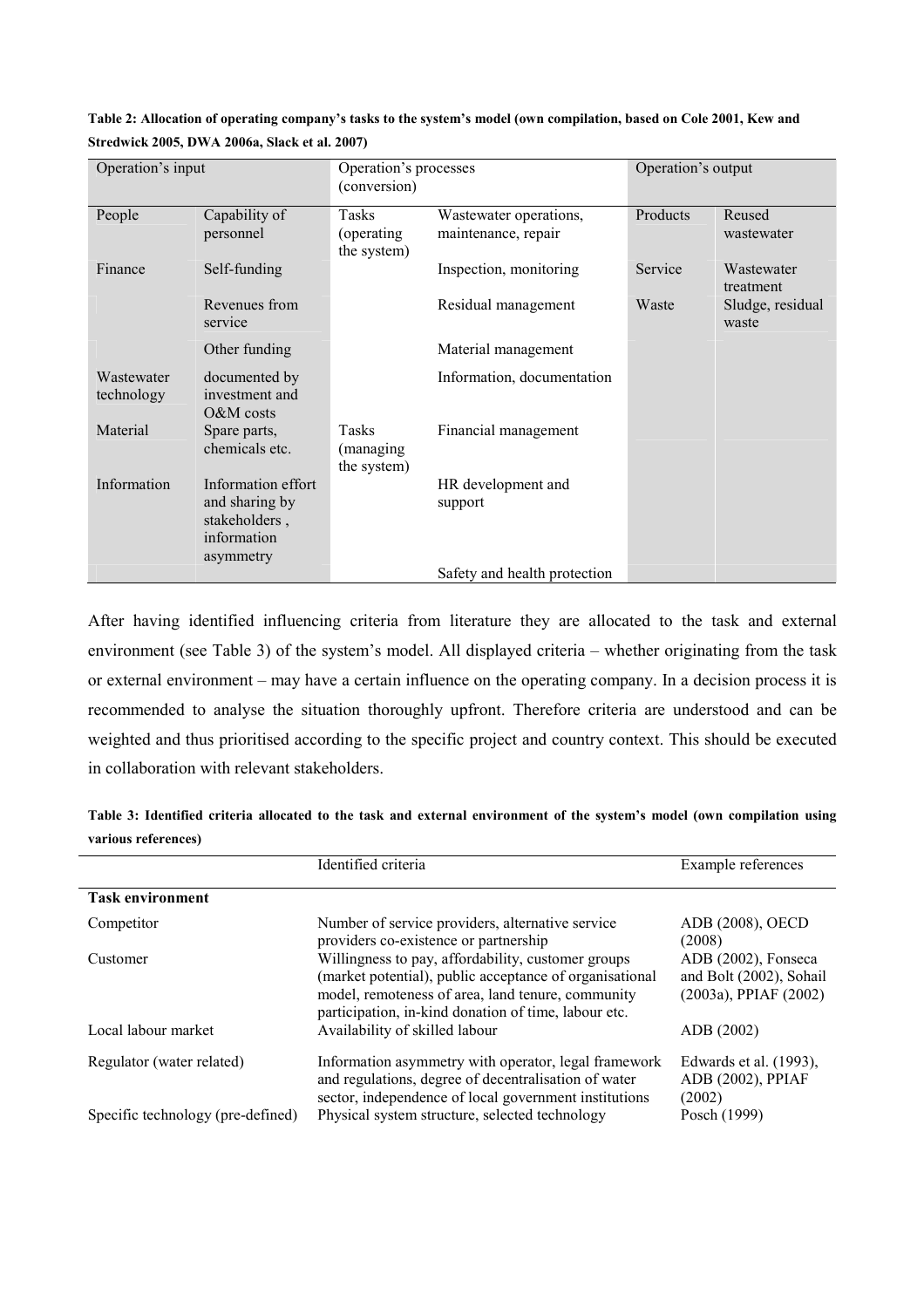| Supplier                    | Local availability of spare parts, local<br>creditworthiness, local market diversification                                                                                                                                                       | Oyo (2002), Musonda<br>(2004)                                                 |  |
|-----------------------------|--------------------------------------------------------------------------------------------------------------------------------------------------------------------------------------------------------------------------------------------------|-------------------------------------------------------------------------------|--|
| <b>External environment</b> |                                                                                                                                                                                                                                                  |                                                                               |  |
| Ecological                  | Pollution control                                                                                                                                                                                                                                | Edwards et al. (1993)                                                         |  |
| Macro-economic              | Tax composition, transfer payments from official<br>development assistance, dependence of governmental<br>funding, financial flow from central to local<br>government, inflation, experience of private-sector-<br>participation, subsidy design | Bult-Spiering and<br>Dewulf (2006) EUWI<br>$(2008)$ , Tecco $(2008)$          |  |
| Political-legal             | Strength of government authorities and leadership,<br>transparency, official registration of community<br>following national legislation                                                                                                         | Brikké (2000); PPIAF<br>(2002), Sohail (2003),<br>EPA (2007), Tecco<br>(2008) |  |
| Socio-cultural              | Constraints concerning wastewater and its reuse,<br>demographic influences                                                                                                                                                                       | UNEP et al. (2004)                                                            |  |
| Technological               | Service levels and standards                                                                                                                                                                                                                     | PPIAF (2002),<br>Musonda (2004)                                               |  |

## **CONCLUSION**

Due to the theoretical framework – where an organisation is regarded as an open system – operating tasks and influencing criteria can be allocated to the system's model of organisations. Consequently, environmental influences on the operating company and thus the feasibility of the organisational model can be studied. In doing so, decision-makers are enabled to better reflect on them. Thus, unsustainable operations and hence waste of funds for wastewater treatment systems may be delimitated. In a next step relevance and impact of identified criteria on O&M and management of operating companies are studied.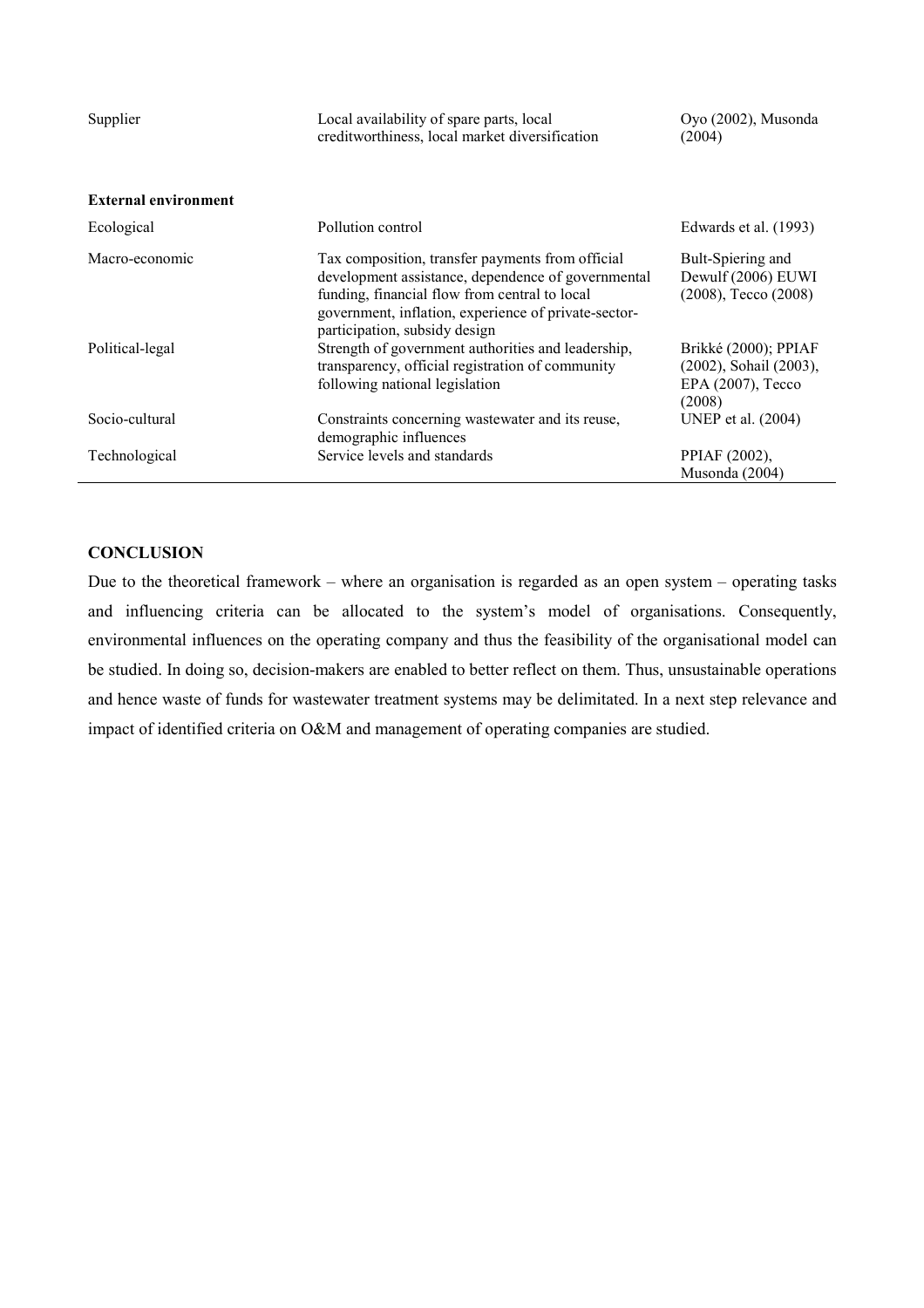#### **REFERENCES**

- ADB (2002): *Beyond boundaries. Extending services to the urban poor*. Asian Development Bank. Manila. Phillipines.
- ADB (2008): *Public-Private Partnership Handbook*. Asian Development Bank. Manila. Phillipines.
- Brikké F. (2000): *Operation and maintenance of rural water supply and sanitation systems. A training package for managers and planners*. Operation and Maintenance Network of the Water Supply and Sanitation Collaborative Council. IRC International Water and Sanitation Centre and World Health Organization. Geneva. Switzerland.
- Bult-Spiering M., Dewulf G. (2006): *Strategic Issues in Public-Private Partnerships. An international perspective*. Blackwell Publishing Ltd. UK.
- Cole G. (2001): Organisations as systems. In: *Understanding Business Processes*. Barnes (ed.). Compilation. Original and edited material. The Open University. Routledge. London. UK.
- DWA (2005): DWA Regelwerk. Merkblatt DWA-M 801. *Integriertes Qualitäts- und Umweltmanagementsystem für Betreiber von Abwasseranlagen*. Deutsche Vereinigung für Wasserwirtschaft, Abwasser und Abfall e.V. Hennef. Germany.
- DWA (2006a): DWA Rules and Standards DWA-A 199-4E: *Service and operating instructions for the personnel of wastewater systems. Part 4: Operating instructions for the personnel of wastewater treatment plants*. German Association for Water, Wastewater and Waste. Hennef. Germany.
- Edwards D., Rosensweig F., Salt E. (1993): *Designing and implementing decentralization programs in the water and sanitation sector*. WASH Technical Report No. 89. Prepared for the Office of Health, Bureau for Research and Development. U.S. Agency for International Development under WASH Task No. 256. Environmental Health Project. Washington DC. US.
- EPA (2007): *Expert workshop on full cost pricing of water and wastewater service*. Nov.  $1 3<sup>th</sup>$  2006. Michigan State University. Institute for Public Utilities. Final summary report. United States Environmental Protection Agency. US.
- EUWI (2008): *Economics in sustainable water management. Training manual and facilitators' guide*. Cap-Net UNDP. Global Water Partnership.
- Fonseca C., Bolt E. (2002): *How to support community management of water supply. Guidelines for managers*. Technical Paper Series 37. IRC International Water and Sanitation Centre. Delft. The Netherlands.
- JMP (2010): Joint Monitoring Programme for Water Supply & Sanitation. *Progress on Sanitation and Drinking Water, 2010 Update.* World Health Organization and UNICEF. Geneva. Switzerland.
- Kew J. and Stredwick J. (2005): *Business Environment. Managing in a strategic context*. Chartered Institute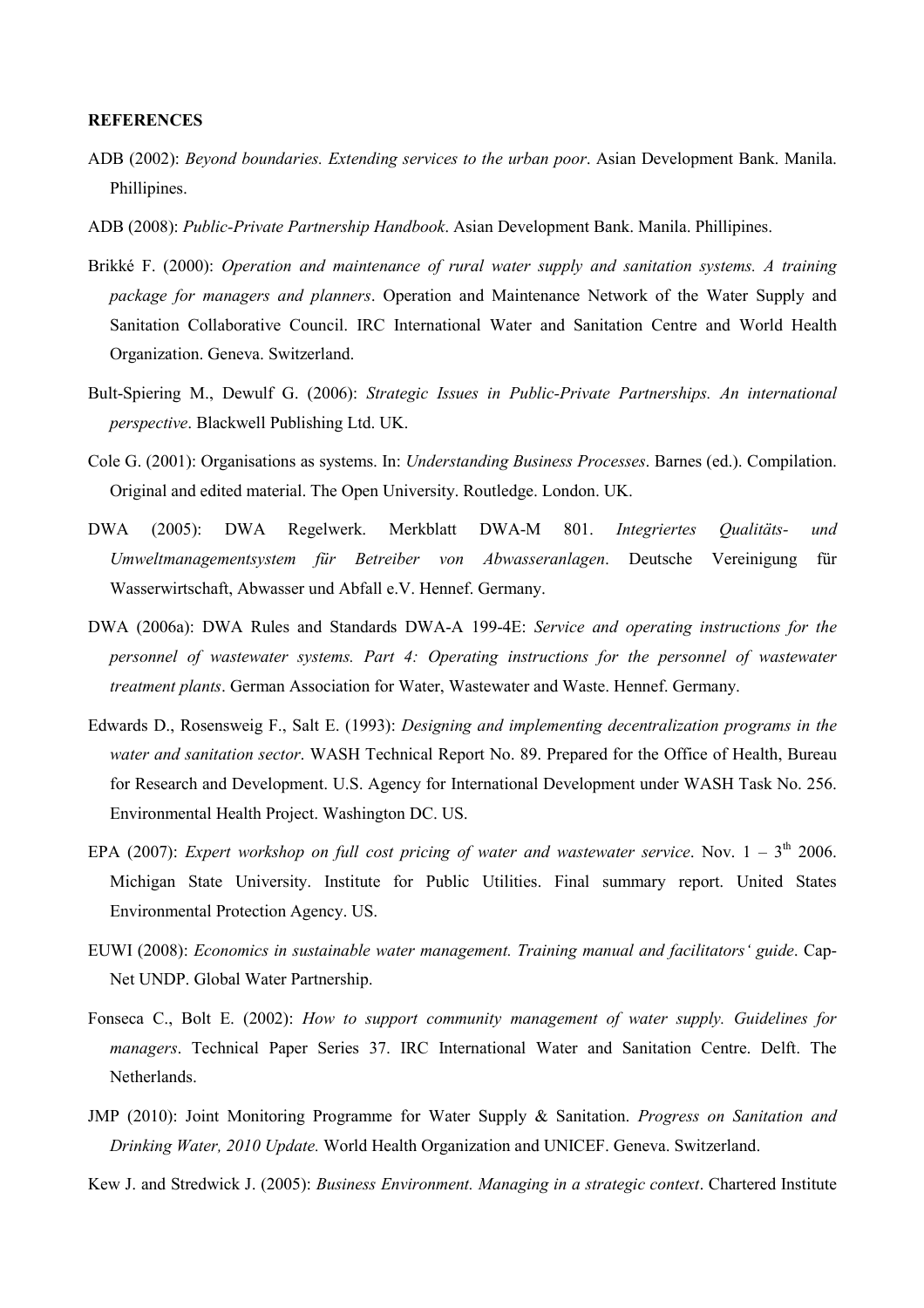of Personnel and Development. London. UK.

- Krallmann H., Schönherr M., Trier M. (2007): *Systemanalyse im Unternehmen. Prozessorientierte Methoden der Wirtschaftsinformatik.* Oldenbourg Wissenschaftsverlag GmbH. München. 5. Auflage. Germany.
- Kuster J., Huber E., Lippmann R., Schmid A., Schneider E., Witschi U., Wüst R. (2008): *Handbuch Projektmanagement.* Springer-Verlag Berlin Heidelberg. 2. Auflage. Germany.
- Laske S., Meister-Scheytt C., Küpers W. (2006): *Organisation und Führung*. Studienreihe Bildungs- und Wissenschaftsmanagement. Waxmann Verlag GmbH. Germany.
- Lennartsson M., Kvarnström E., Lundberg T., Buenfil J., Sawyer R. (2009): *Comparing sanitation systems using sustainability criteria*. Stockholm Environment Institute. EcoSanRes Series 1. Sweden.
- Musonda K. (2004): *Issues regarding sustainability of rural water supply in Zambia.* The University of South Africa. Master of Arts in Social Science. Dissertation. South Africa.
- OECD (2008): *Public-Private Partnerships. In Pursuit of risk sharing and value for money.* Organisation for Economic Co-Operation and Development. France.
- Oyo A. (2002): *Creating successful private sector supply chains: a resource guide for rural water supply and sanitation practitioners*. Water and Sanitation Program. World Bank. US.
- Pischon A. (1999): *Integrierte Managementsysteme für Qualität, Umweltschutz und Arbeitssicherheit.* Springer-Verlag Berlin Heidelberg. Germany.
- Posch A. (1999). *Die Konzeption kommunaler Abwasserbehandlungssysteme aus ökonomischer Sicht*. PhD thesis. Karl-Franzens-Universität. Graz. Austria.
- PPIAF (2002). *New designs for water and sanitation transactions. Making Private Sector Participation work for the poor*. Public-Private Infrastructure Advisory Facility. Water and Sanitation Program. Washington D.C. US.
- Rudolph K.-U., Harbach M. (2006): *Franchising Operation and Maintenance: Achieving Competition in the Water Market.* 5th Conference on Applied Infrastructure Research "Sustainable European Infrastructure Financing under the Conditions of Cometition, Environmental Concerns, and EU-Enlargement". Berlin, 6-7 October. Germany.
- Schreyögg G. (2008). *Organisation. Grundlagen moderner Organisationsgestaltung. Mit Fallstudien*. Gabler. GWV Fachverlage GmbH. Wiesbaden. Germany.
- Sedlacek K.-D. et al. (2010): *Emergenz. Arbeits- und Handbuch. Strukturen der Selbstorganisation in Natur und Technik*. Klaus-Dieter Sedlacek. Books on Demand. Norderstedt. Germany.
- Slack N., Chambers S., Johnston R. (2007): *Operations Management*. Pearson Education Limited. Pitman Publishing Imprint.  $5<sup>th</sup>$  Edition. UK.